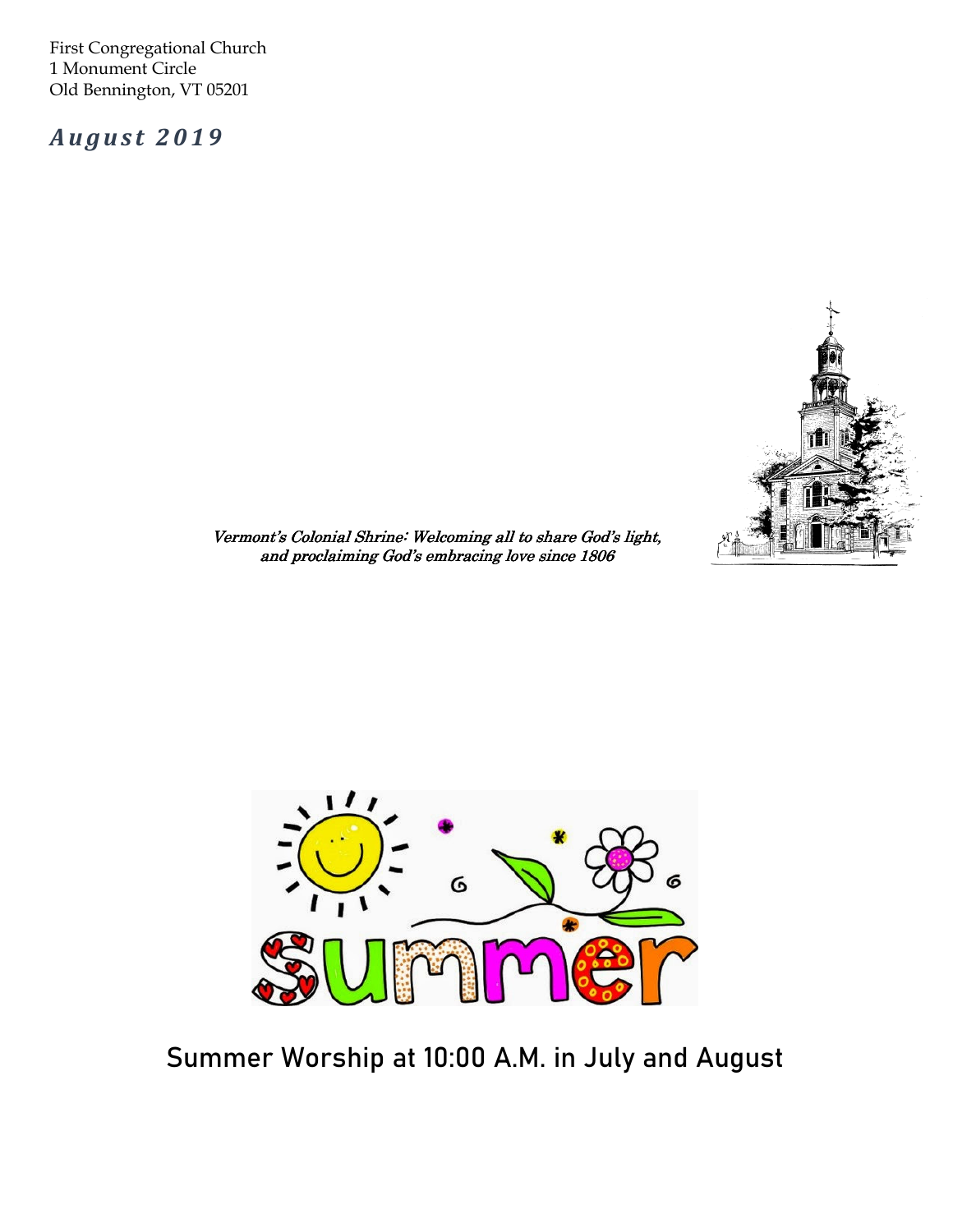The Lantern



Newsletter of the First Congregational Church (Old First Church)

## August 2019

# FROM THE MINISTER

 Mid-summer breaks us away from routine and gives a chance to view things with a fresh perspective; at least that is how the ideal summer months are supposed to unfold. Perhaps that is the case for you. Indeed the weather has been "typical" in the best sense of that word. While people have taken breaks and done new things, we are busy at the church still. The summer guides welcome and converse with visitors and introduce not only our place of worship but so much of Bennington's history.

 As we look to the coming months we have several opportunities for study and new perspectives as well. Church member Jen Daks has volunteered to offer an introduction to "The Jewish Roots of Christianity" described in this newsletter. Our monthly lectures continue into September with a cemetery tour in August and a walking tour of Old Bennington in September. Details, again, in this newsletter. We have also begun a Tuesday Bible study though we are not yet on a regular weekly schedule, we are beginning to meet now and will continue to the fall. Call the office for details as we are not yet meeting every Tuesday. Ĩ

 The Trustees with the help of a few others have been concentrating on assessing the physical (buildings) and financial needs our church with the aim of remaining healthy and tackling any problem before it becomes unmanageable. A Robert Sincerbeaux grant from the Preservation Trust of Vermont allowed for an architectural assessment of our meetinghouse including a drone in the sky examination of our roof and bell tower giving us a perspective not usually found. (Those interested in a skyward view of the church from a drone viewpoint should check out the video that can be played on our church homepage!)

 Perspective is what counts. We all have one…perhaps, time to time, we need more than one. Here we try to be open to many perspectives…beginning with the traditions we have and keep, the faith we share, the scripture which informs our lives, the visitors who come, newcomers who add strength and aid, old friends, and prophets, even. In one life there can be many perspectives as well…with time, or circumstance, with new wisdom, service or love. This summer, get some rest…yes…but may we each add a new perspective as well!

Rev. Ken Clarke

### ADULT EDUCATION OPPORTUNITIES

**O**ur Summer Bible Study group will meet on Tuesday afternoons, 4:00 PM at the Barn. (Please note, no meeting on Aug. 6) All are welcome!

**BEGINNING IN SEPTEMBER AND MEETING MONTHLY:**

*The Jewish Roots of Christianity Adult Education Lecture series given by Jennifer Daks Lehman scholar - Hebrew College, Boston* 



*Explore the historical and spiritual roots in the Judeo-Christian tradition, including an introduction to learning Hebrew* 

Lecture series will be held on the second Sunday of each month through 2019, in the Barn following the morning worship service - lunch included

### **12:30 p.m. – 3:00 p.m.**

September 8<sup>th</sup> "Turning Back to G-d" (Teshuva)

October 13<sup>th</sup> "The Fourth Commandment" (The Sabbath Day)

November 10<sup>th</sup> "The Old Testament" (The Hebrew Bible - The Torah)

December 8<sup>th</sup> "Light in the Darkness" (Christmas and Chanukah)

**Email the Old First Church office if you have any questions AND**

**to sign up by August 15th 2019 so that required materials may be ordered and provided at no cost office@oldfirst.comcastbiz.net**

1 Monument Circle, Old Bennington, Vermont 05201 www.oldfirstchurchbenn.org ● office@oldfirst.comcastbiz.net ● (802) 447-1223 Kenneth A. Clarke, Minister Don Miller, Moderator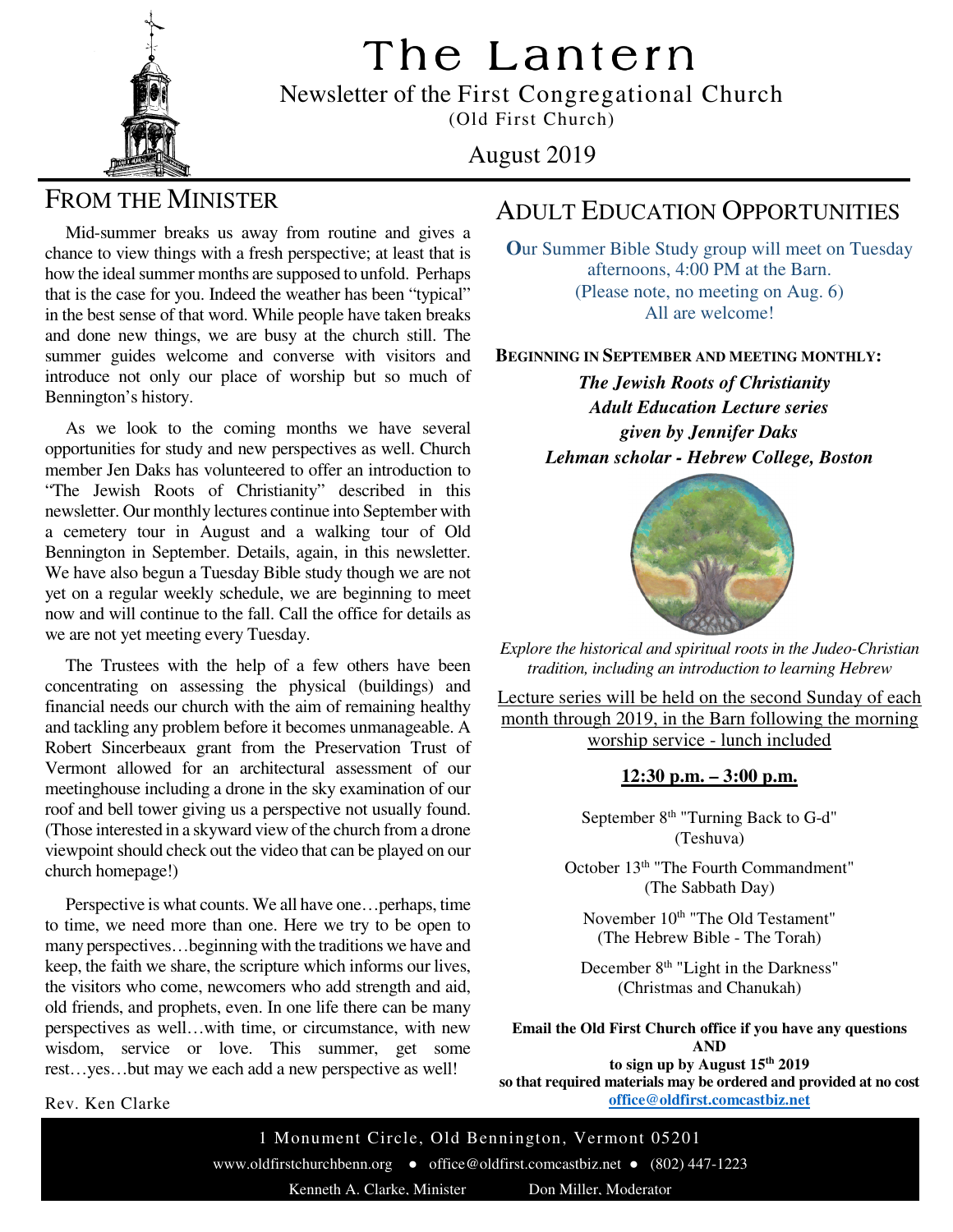NATIONAL BELL RINGING ON **INDEPENDENCE** DAY



For the sixth year our church participated in the NATIONAL BELL RINGING CELEBRATION on Thursday, July fourth. According to the Bennington Rotary President Jerry Albert, Congress passed a Concurrent Resolution in 1963 to establish a bell ringing ceremony on Independence Day. This resolution asks that civic and community leaders promote the bell-ringing practices on the holiday, so the Bennington Rotary decided that they would be the ones to hold this ceremony each year, using the famed bell from the USS Bennington.

Across the nation, different communities celebrated at exactly 2PM and that is when 13 of Bennington's Rotarians rang the bell once each to signify the 13 original states. Then, the bell was rang one more time for Vermont, the fourteenth state. Area churches were invited to join the bell ringing ceremony at a specific time so bells could be heard far and wide! Thank you to our bell ringer John Hill.

# HYMN SING SUNDAY



August  $11<sup>th</sup>$  is "Hymn Sing Sunday"! Come to worship at 10:00 a.m. to hear prayers and scripture read and sing a verse or two of favorite hymns that have been requested.

 If you have a favorite hymn you would like to hear, contact the Sunday morning bulletin. the church office by August  $7<sup>th</sup>$  or fill out a BLOG found in

# 2019 RUG RAFFLE

This (2' x 3') "Covered Bridge" rug, based on a McAdoo rug design, was hooked and donated by church member Ann Herrick.



TICKETS ARE ON SALE AT THE CHURCH OFFICE OR AT OPEN CHURCH

**\$5 EACH OR 6 FOR \$20**  Drawing will be held on December 1, 2019

# LECTURE SERIES AT THE OLD FIRST CHURCH

### **Third Wednesdays at 1:00 PM Open to the Public**

Our summer lecture series continues at the Old First Church with Charles Dewey and Vicky Printz leading a tour of the Old Bennington Center Cemetery on August 21, meeting in the church sanctuary at 1:00 PM. The monthly lectures focus on the history of the church and of the Old Bennington Community. There is no charge to attend and the lectures are open to anyone within the church as well as to the general community as part of our historical outreach. Spread the word and invite a friend!

### **The Topics will be:**

August 21 Old Bennington Cemetery Tour Charles Dewey / Vicky Printz

September 18 Settlement of Bennington Walking tour of Old Bennington Bob Tegart

# OPEN CHURCH

The guides are enjoying greeting visitors from near and far at the church each week and we are so grateful to everyone who volunteers his or her time to host. Every weekday and Saturday morning shift is covered but we continually need help on Saturday afternoons. If you have never hosted and are hesitant to volunteer, please know that the MOST important function of Open Church is to be OPEN and welcoming to visitors. Most visitors simply want to wander the church building and read a little of our history from already printed materials. If you are willing to be that smiling greeter in our open door, contact Betsy Ehrenfreund or the church office.

**Fun fact:** the church still holds the #1 position on "21 Things to do in Bennington" on the travel website: TRIP ADVISOR

## WELCOME LITTLE ONE...

We are thrilled to announce the birth of our first grandchild, Quinn Marie, who was born on July  $28<sup>th</sup>$  to our daughter Megan and son-in-law Sean. Both momma and baby are doing well and all are adjusting to their new rolls. Let the spoiling begin!



-Nancy & Brad Andrews